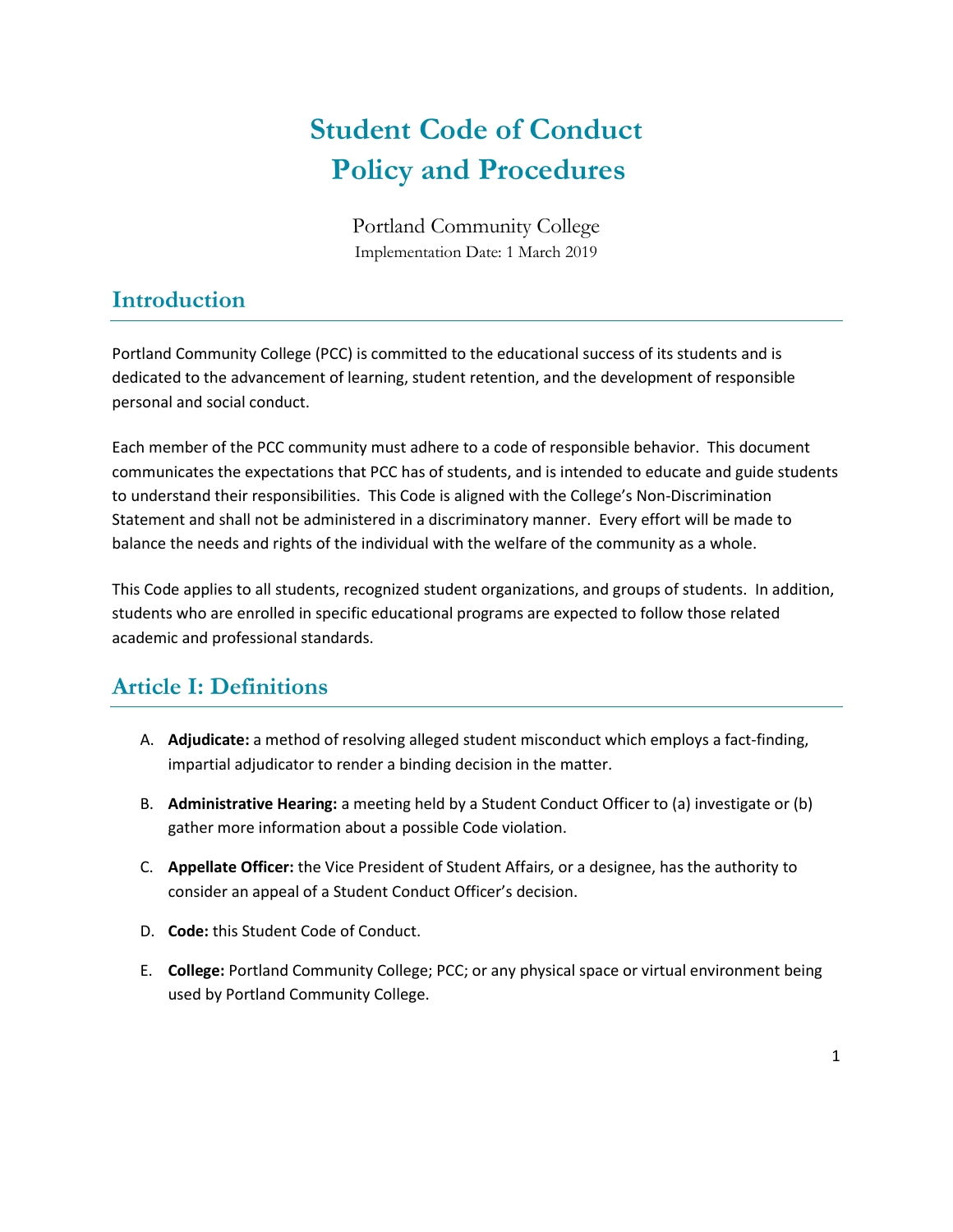- F. **College Official:** any person employed, contracted, or assigned by the College, including, on some occasions, students performing assigned administrative or professional responsibilities.
- G. **College Premises:** includes all physical space (buildings, facilities, and other property, including adjacent streets and sidewalks) and the virtual environment in the possession of, owned, used, or controlled by the College.
- H. **Educational Record:** any record directly related to a student and maintained by the College or by a party acting for the College, as defined by the Family Educational Records and Privacy Act. This includes Academic Records and Disciplinary Records.
- I. **Faculty Member:** any person hired by the College to conduct classroom or teaching activities or who is otherwise considered by the College to be a member of its faculty or instructional staff.
- J. **Member of the College Community:** any person who is a student of, employee of, or who is contracted to perform services of any kind for the College.
- K. **Policy:** the written rule or regulations of the College as found in, but not limited to, the Code, as well as contracts, academic catalogs, professional standards, and any other documents that are deemed by the College to express College policy.
- L. **Preponderance of Evidence:** a decision whether the Responding Party more likely than not engaged in an alleged violation of this Code.
- M. **Reporting Party:** an individual or group who brings forward an allegation of a Code violation. The College may be the "Reporting Party."
- N. **Responding Party:** any student or group charged with an alleged violation in this Code.
- O. **Student:** any person who is registered for one or more credit or non-credit hour(s), including online learning courses, or who has applied for admission, received financial aid, or received any other service or benefit provided by the College which requires student status. Any person who has withdrawn or who is not enrolled in any courses, but who has a continuing relationship with the College, may be considered a "student" for the purposes of this Code.
- P. **Student Conduct Officer:** an official authorized by the Vice President of Student Affairs or designee(s) to conduct an Administrative Hearing. This official is also authorized to impose sanctions when it has been determined that a violation has occurred.
- Q. **Student Conduct and Retention Coordinator:** the person designated by the Vice President of Student Affairs or designee(s) to be responsible for the administration of the Code.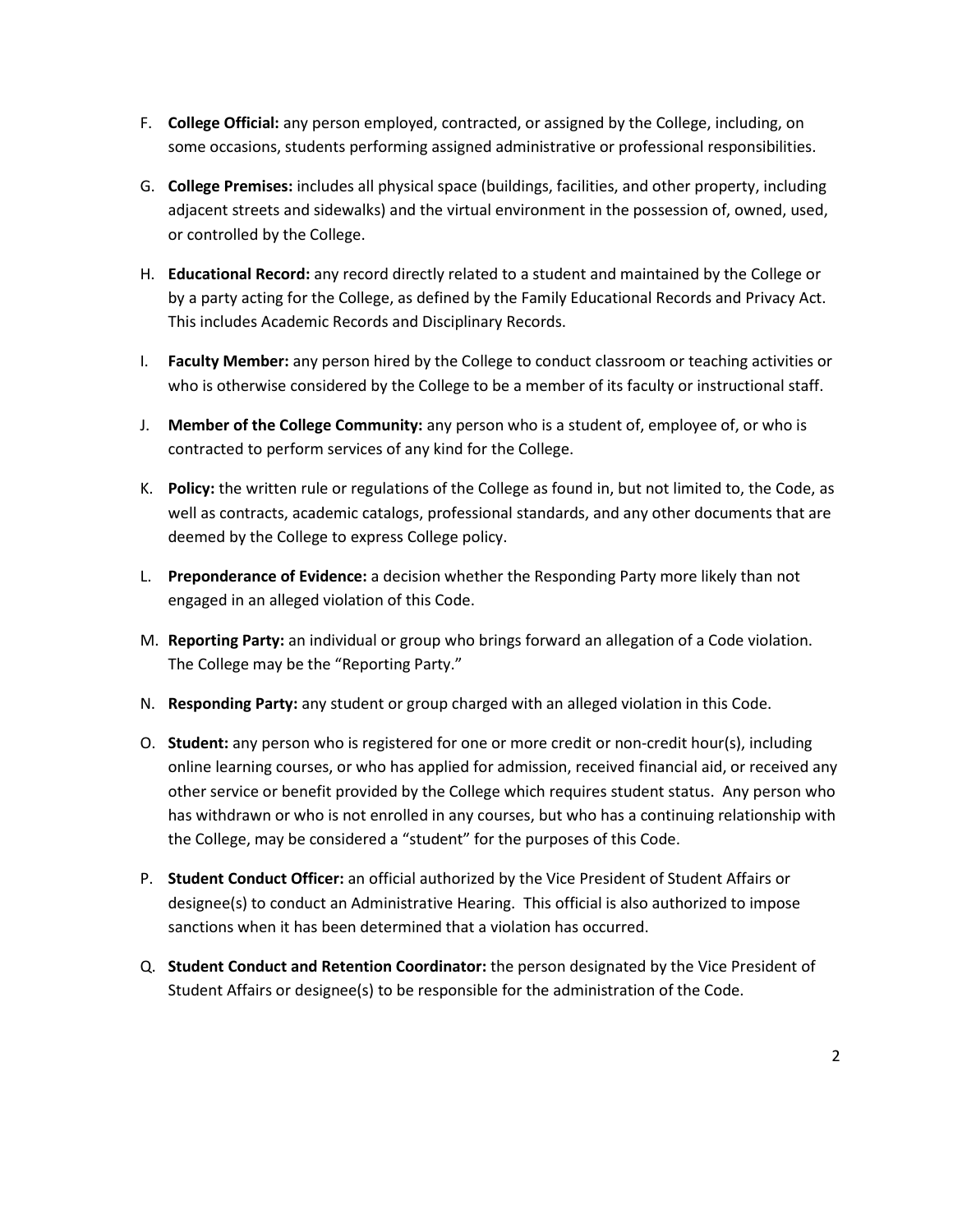- R. **Student Organization:** any student or group of students formally recognized by the College as a Student Organization, or any group with student membership that uses College spaces, funds, or materials.
- S. **Support Person:** any person that attends an Administrative Hearing or proceeding under this Code with a student, including, but not limited to, a parent, a friend, an Academic Advisor, a Disability Services practitioner, another College staff person, or an attorney.

# **Article II: Student Code Authority**

- A. The Board of Directors delegates to the College President the authority to oversee the administration of conduct standards.
- B. The Educational Advisory Council's Student Development Committee is responsible for reviewing the Student Rights and Responsibilities Handbook as set forth in Article VI, below. All new and revised Student Rights and Responsibilities Handbook policies must be approved by the Student Development Committee, the Educational Advisory Council, the Vice President of Student Affairs, Vice President of Academic Affairs, and the College President.
- C. Administration of the Code is the responsibility of the Vice President of Student Affairs or designee(s), who shall develop procedures to carry out the Code.
- D. Student Conduct and Retention Coordinators shall serve as the principal investigators and administrators for alleged violations of the Code, and shall interpret and implement procedures to carry out the Code.
- E. Decisions made by a Student Conduct Officer shall be final, pending the appeal process set forth in this Code.

# **Article III: Jurisdiction**

A. The Code shall apply to student conduct on College premises; at or in connection with Collegerelated or sponsored events and activities, regardless of location, including but not limited to international or domestic travel, activities funded by the Associated Students, athletic events, trainings, Online Learning, supervised academic/work experiences, or any other Collegesanctioned social or club activities; and off-campus during non-College- related or sponsored events and activities, when the College, in its sole discretion, determines that the alleged off campus misconduct adversely affects the College community or the pursuit of the College's objectives.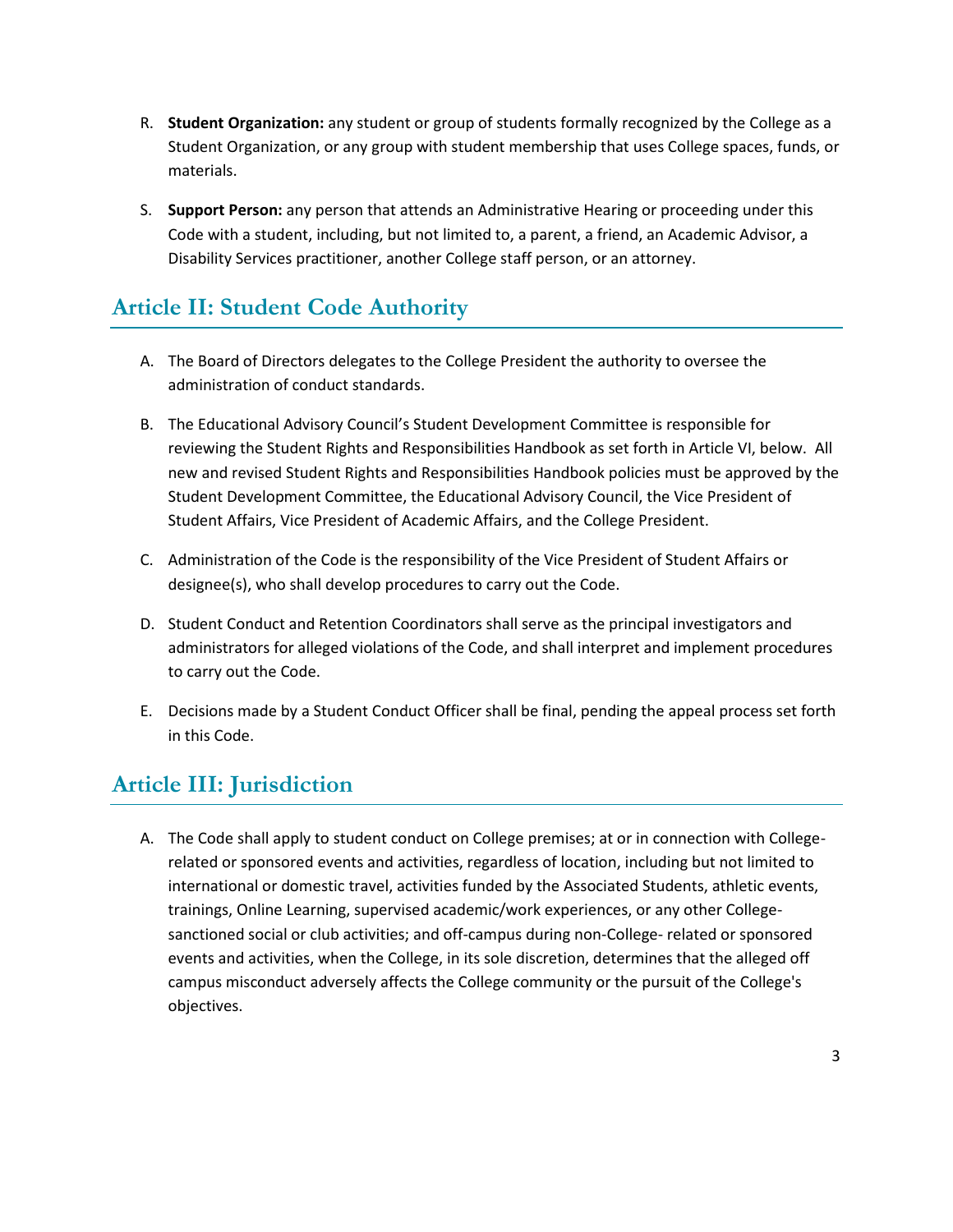- B. The Code shall apply to student conduct at all hours during each term, between terms, and during periods in which a student is not enrolled but has a continuing relationship with the College, from the time a student applies for admission to the College through the student's receipt of a degree, completion of program, or withdrawal from the College, except that proceedings under the Code may continue if a student withdrawals while a disciplinary matter is pending, whether or not the student has a continuing relationship with the College.
- C. All persons, including persons who are not students, must comply with all applicable College policies and procedures when attending or participating in any activity connected with the College.
- D. At the discretion of the Student Conduct Officer(s), allegations of misconduct by students or student groups may be adjudicated prior to, concurrent with, or following any civil or criminal proceedings.

# **Article IV: Proscribed Conduct**

The following constitutes conduct proscribed by the College for which a student or student organization is subject to disciplinary action:

#### **A**. **Academic Misconduct**

Actions constituting violations of academic integrity include, but are not limited to, the following:

- 1. **Cheating.** Includes but is not limited to use of any unauthorized assistance for academic work and use of sources beyond those authorized by the instructor in writing papers, preparing reports, solving problems, or carrying out other assignments; acquisition, without permission, of tests or other academic material belonging to a member of the College faculty or staff.
- 2. **Collusion.** Includes but is not limited to assisting another to commit an act of academic misconduct, such as paying or bribing someone to acquire a test or assignment, taking a test or doing an assignment for someone else, unauthorized group work, use of unauthorized electronic devices, or allowing someone to do these things for one's own benefit.
- 3. **Fabrication.** Includes but is not limited to falsifying data, information, or citations in completing an academic assignment or other institutional document, and also includes providing false or deceptive information to an instructor concerning the completion of an assignment.
- 4. **Plagiarism.** Includes but is not limited to use of someone else's language, ideas, or other original material (not common-knowledge) without attribution to the source. This definition applies to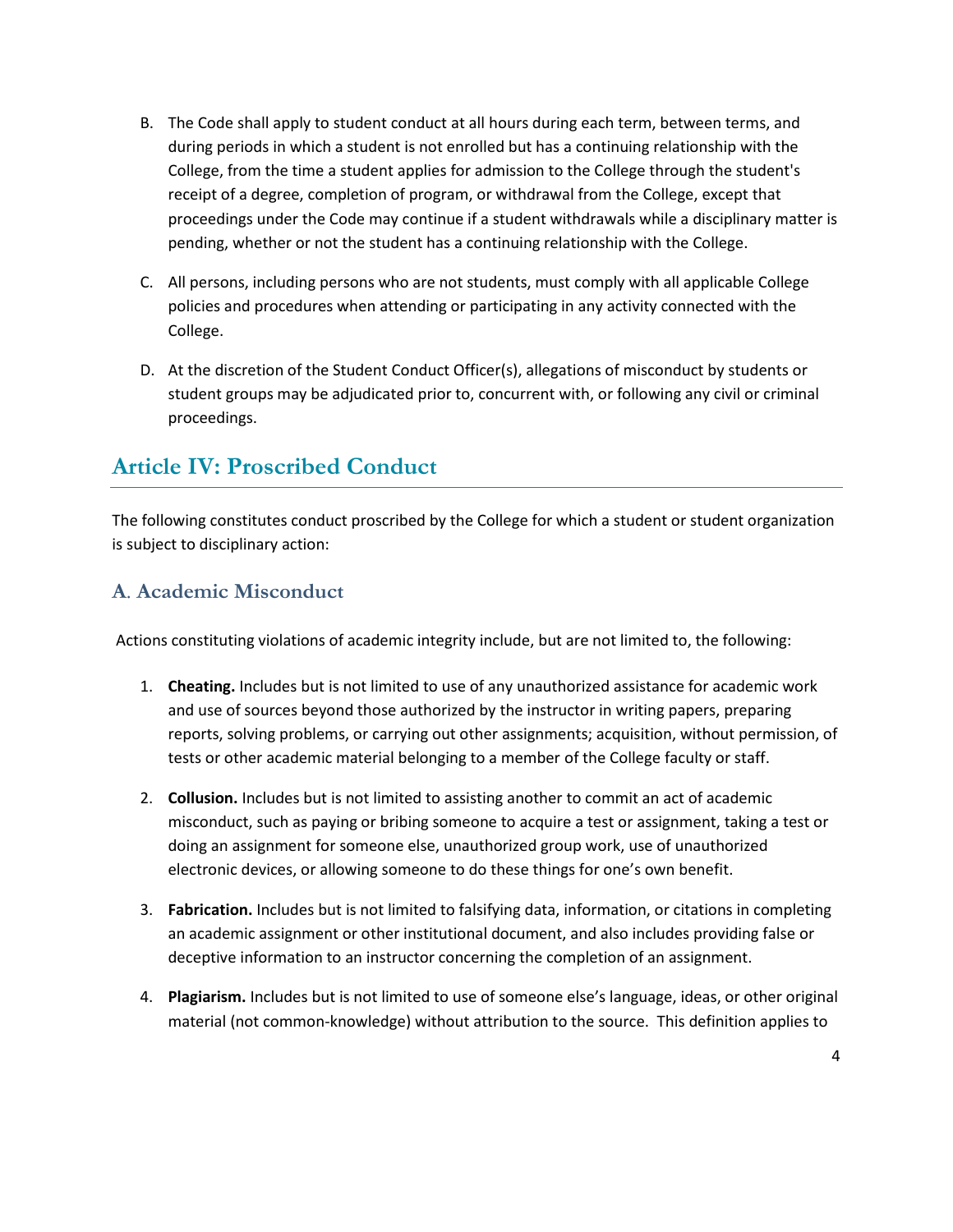all student work, not limited to print materials, online materials, manuscripts, oral discussion, and the work of other students. Examples include submitting someone else's language, ideas, or materials as one's own; inadequate paraphrasing, copying words and changing them a little, even if you give the source; carelessly or inadequately citing ideas and words borrowed from another source; self-plagiarism, including the unauthorized submission for credit of academic work that has been submitted for credit in another course.

### **B. Alcohol, Drug, and Tobacco Violations**

- 1. **Alcohol.** The use, possession, delivery, sale, or being under the influence of any alcoholic beverage is prohibited on College premises and during College-related or sponsored events and activities, except as permitted by law and applicable College policies.
- 2. **Drugs.** The use, possession, delivery, sale, or being under the influence of any illegal drugs is prohibited at all times. This includes unauthorized use of prescription drugs.
- 3. **Marijuana**. The possession, consumption, being under the influence of, or furnishing marijuana, cannabis, or any of its derivatives is prohibited on College premises and during College-related or sponsored events and activities.
- 4. **Tobacco.** See the [College's Tobacco Free Policy](https://www.pcc.edu/about/policy/tobacco/rules-procedures.html). (URL: [https://www.pcc.edu/about/policy/tobacco/rules-procedures.html.](https://www.pcc.edu/about/policy/tobacco/rules-procedures.html))

#### **C. Assault, Endangerment, and Intimidation.**

- 1. Unwelcome physical contact that obstructs or disrupts a person from engaging in individual activities; puts a person in reasonable fear for personal safety; or causes or creates a substantial risk of personal injury or property damage.
- 2. Non-physical contact, including but not limited to, bullying, intimidating, or threatening behavior, that obstructs a person from engaging in individual activities; puts a person in reasonable fear for personal safety; causes or creates a substantial risk of personal injury or property damage; or causes or is intended to cause emotional or physical distress. Non-physical contact includes all forms of direct or indirect contact with another person, including, but not limited to, written, electronic, or telephonic communication of any form.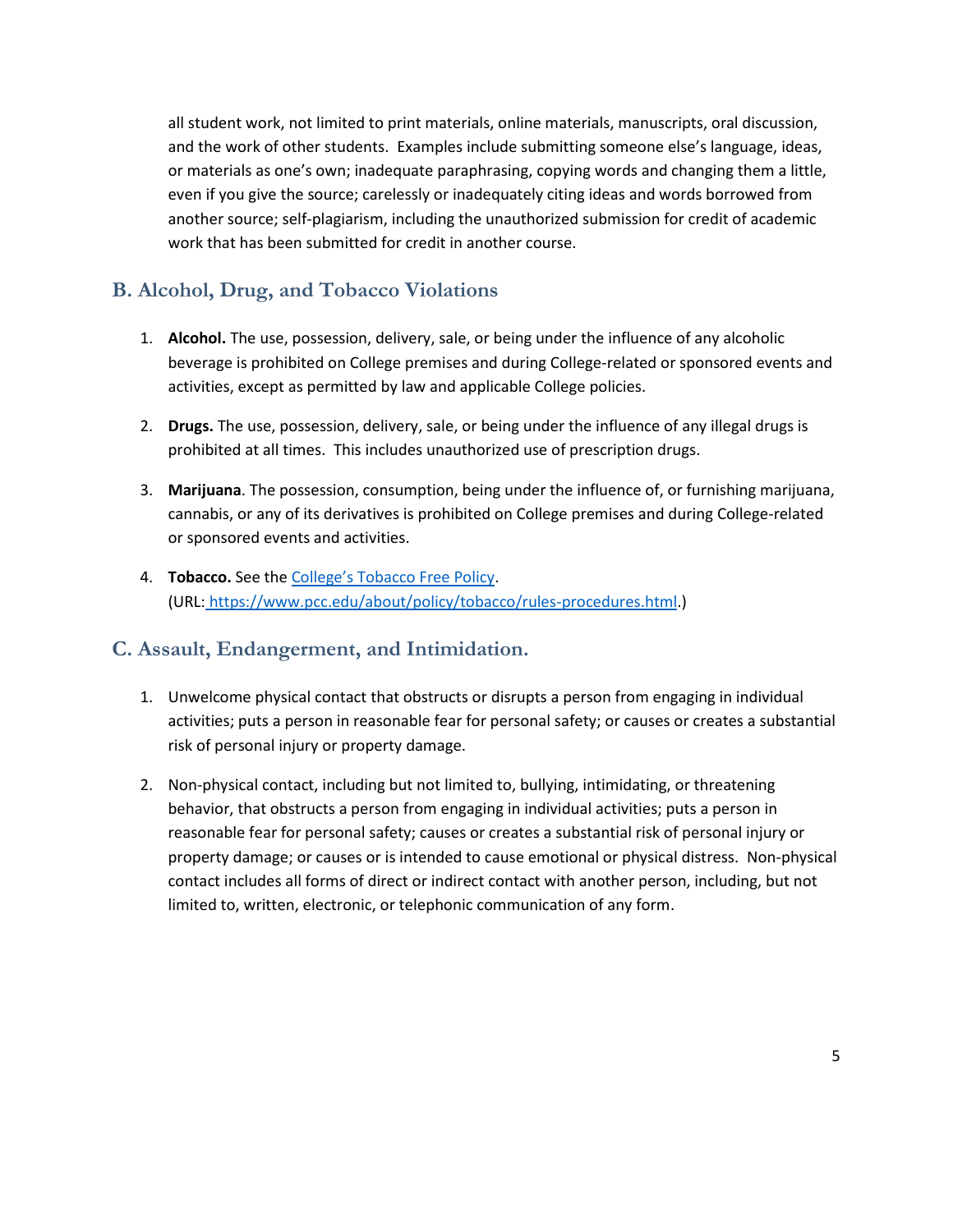# **D. Disruptive Behavior**

- 1. Obstruction or disruption of teaching, learning, research, administration, disciplinary procedures, other College-related or sponsored activities, including the College's public service functions, or other authorized activities on College-owned or controlled property.
- 2. Obstruction or disruption interfering with the freedom of movement, including obstruction of the free flow of pedestrian or vehicular movement on College property or at a College activity.
- 3. Leading or participating in any activity that unreasonably infringes on the rights of another member of the College community or that is intended to or reasonably may incite another person to unreasonably infringe on the rights of another member of the College community.
- 4. Interfering with someone else's participation in a College activity, event, or process.

## **E. Failure to Comply**

- 1. Failure to comply with reasonable directions of College officials, acting in the scope of their duties. In some cases "officials" may be students employed to act on behalf of the College.
- 2. Failure to comply with any disciplinary sanction imposed under the Code.

#### **F. Falsification of Information**

Includes, but is not limited to:

- 1. Knowingly furnishing false information, or failing to furnish correct information, in response to request or requirement of a College Official.
- 2. Forging, altering, or misusing PCC documents, records, or identification cards, including electronic documents and records.
- 3. Unauthorized use of another individual's identification or password, or sharing one's personal identification or password with an unauthorized user.
- 4. Knowingly reporting a false emergency.
- 5. Knowingly making a false accusation of misconduct.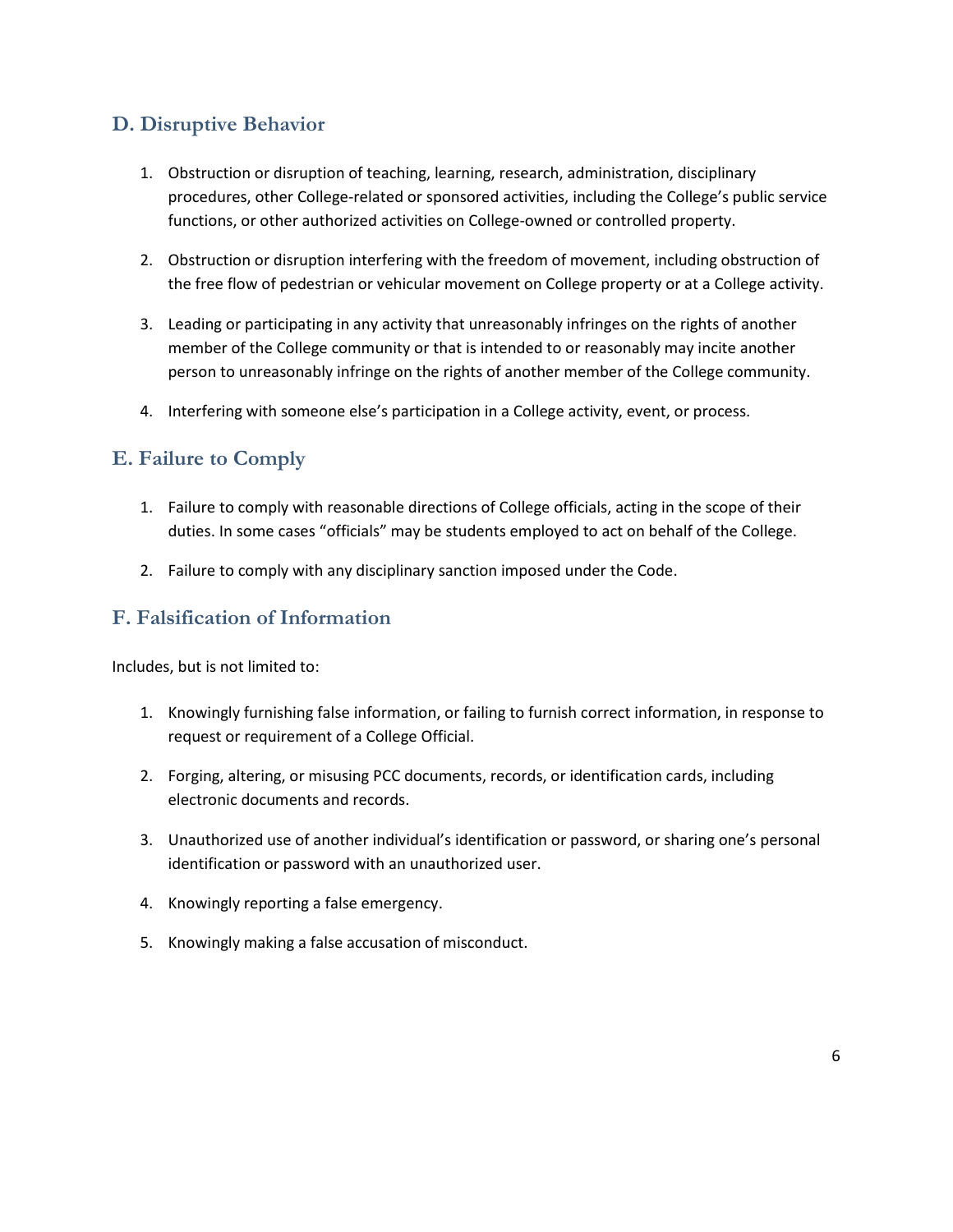### **G. Fire and Life Safety.**

Includes, but is not limited to:

- 1. Tampering with fire safety equipment, generating a false alarm, or engaging in behavior that constitutes a fire or safety hazard.
- 2. Failure to evacuate a College building after an alarm has sounded.
- 3. Failure to follow the fire and/or life safety-related directives of a person authorized to give such directives.

#### **H. Harassment**

Unwelcome verbal, nonverbal, visual, or physical conduct that is so severe, persistent, or pervasive that it interferes with or limits the ability of a student, faculty, or staff member to participate in, or benefit from, the College's educational and/or employment opportunities, programs, or activities. A single, serious incident may also constitute harassment.

At the College's sole discretion, harassment may be addressed through the College's Nondiscrimination and Non-harassment Policy, instead of, or in addition to, this Code. At the College's sole discretion, harassment on the basis of actual or perceived sex, gender, gender identity, or gender expression may be addressed through the College's Gender-based and Sexual Misconduct Policy instead of, or in addition to, this Code.

### **I. Hazing**

An act which endangers or jeopardizes the mental or physical health or safety of a student or other College community member, or which destroys or removes public or private property, for the purpose of initiation, admission into, affiliation with, or as a condition for continued membership in a group or organization. This includes, but is not limited to, all violations of applicable hazing laws. The express or implied consent of the person subject to the hazing does not relieve an individual or group from responsibility for violating the Code. Apathy or acquiescence in the presence of hazing are not neutral acts but are violations of this rule.

# **J. Property Theft and/or Damage**

Attempted or actual theft of, unauthorized use or possession of, and/or damage to property of the College or of a member of the College community.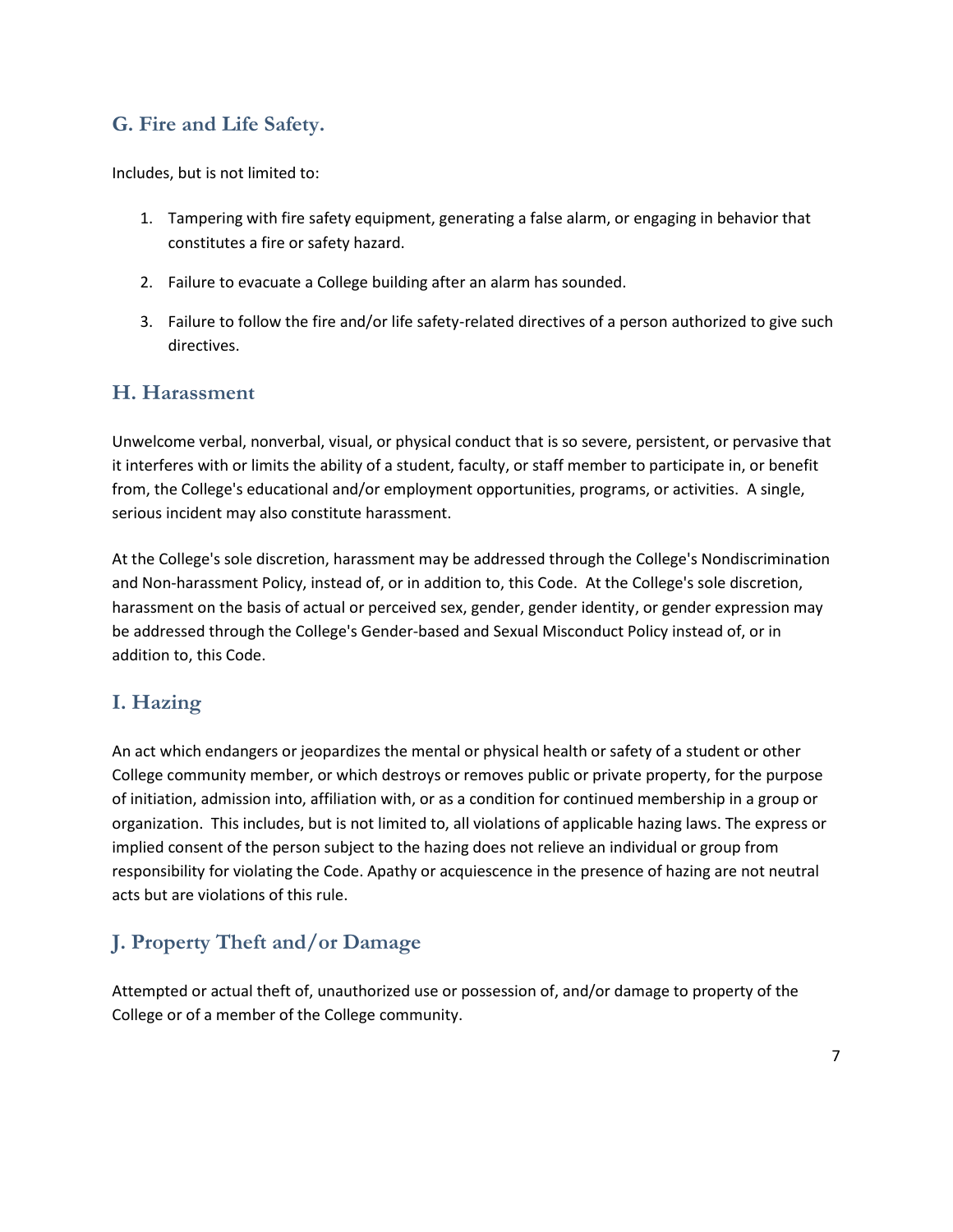### **K. Recording**

- 1. Using, obtaining, or attempting to obtain, electronic or other means to photograph or record the likeness of another without the individual's consent, in any situation in which there is a reasonable expectation of privacy, is prohibited. This includes, but is not limited to, recording another person in an intimate situation.
- 2. Recording in any College locker room or restroom is strictly prohibited.
- 3. Recordings of lectures and presentations may not be used for any reason other than personal educational purposes and may not be shared publicly.

#### **L. Retaliation**

Retaliating, or attempting to retaliate, against any individual for exercising one's rights or reporting, providing information, or otherwise being involved in the process of responding to, investigating, or addressing allegations or violations of federal, state, or local law, or College policy, including, but not limited to, the provisions of this Code.

#### **M. Sexual Misconduct**

Relevant definitions and the procedures for addressing possible sexual misconduct are included in the College's Gender[-based and Sexual Misconduct Policy.](https://www.pcc.edu/about/administration/board/policies/b216.html) (URL: [https://www.pcc.edu/about/administration/board/policies/b216.html.](https://www.pcc.edu/about/administration/board/policies/b216.html))

At its sole discretion, the College may address possible sexual misconduct through this Code or its Gender-based and Sexual Misconduct Policy instead of, or in addition to, this Code.

### **N. Stalking**

Stalking is repeatedly contacting another person without a legitimate purpose when the contacting person knows or should reasonably know that the contact is unwanted, and it is reasonable for the other person to have been alarmed or coerced by the contact. As used in this subsection, "contacting" includes, but is not limited to, coming into the visual or physical presence of the other person; following another person; or sending written, electronic, or telephonic communication of any form to the other person, personally or through a third party.

Stalking on the basis of actual or perceived sex, gender, gender identity, or gender expression is addressed in the College's Gender-based and Sexual Misconduct Policy, and at the College's sole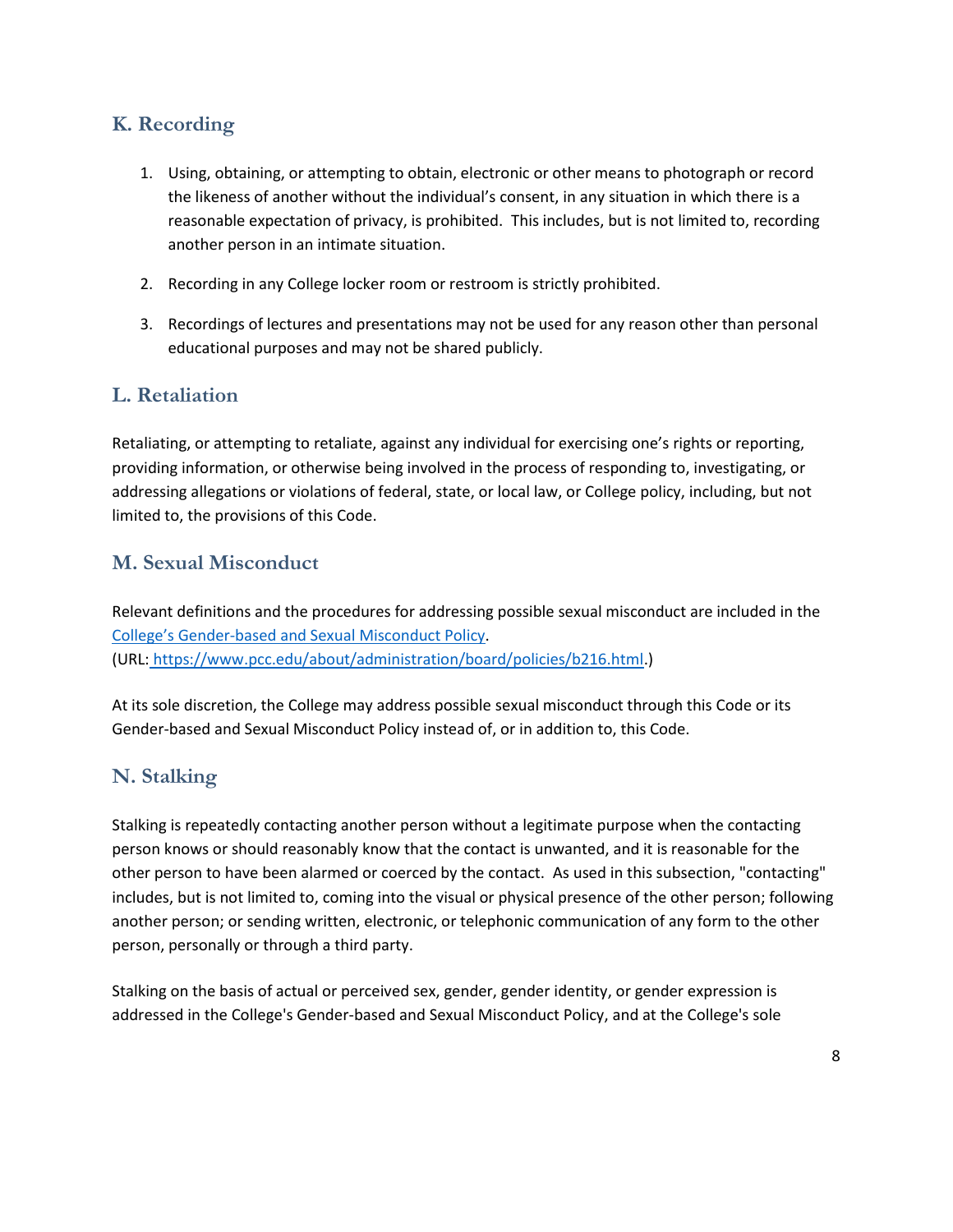discretion may be address through this Code or its Gender-based and Sexual Misconduct Policy instead of, or in addition to, this Code.

### **O. Unauthorized Access**

Unauthorized possession, duplication, or other use of a key, keycard, or other restricted means of access to College Premises, or unauthorized entry onto or into College premises.

## **P. Violation of College Policy**

Violation of any College policy, rule, or regulation that is posted by a College Official or available electronically on the College website.

## **Q. Violation of Law or Regulation**

Engaging in conduct that is contrary to any federal, state, or local law when such violation interferes with, or poses a risk to, the College or interferes with other students' participation in College programs, activities, or events.

#### **R. Weapons and Dangerous Materials**

Possession of firearms, explosives, other weapons, or dangerous chemicals on College Premises or use of any item in a manner that harms, threatens, or causes disruption to the educational environment. Exceptions to this policy are permitted when the weapon and/or dangerous materials are used in conjunction with an approved College instructional program, is carried by a duly constituted law enforcement officer, or is otherwise permitted by law.

# **Article V: Procedures**

### **A. Temporary Removal of Registered Students**

If a student is engaging in disruptive behavior, a course instructor may temporarily restrict a student's participation in class or temporarily block access to the digital learning management system. Before allowing the student to return to class, the instructor, department chair, and/or division dean will clarify with the student the behavioral standards that must be met in order to continue in the class. This clarification will occur as expeditiously as possible, preferably before the next class session or equivalent.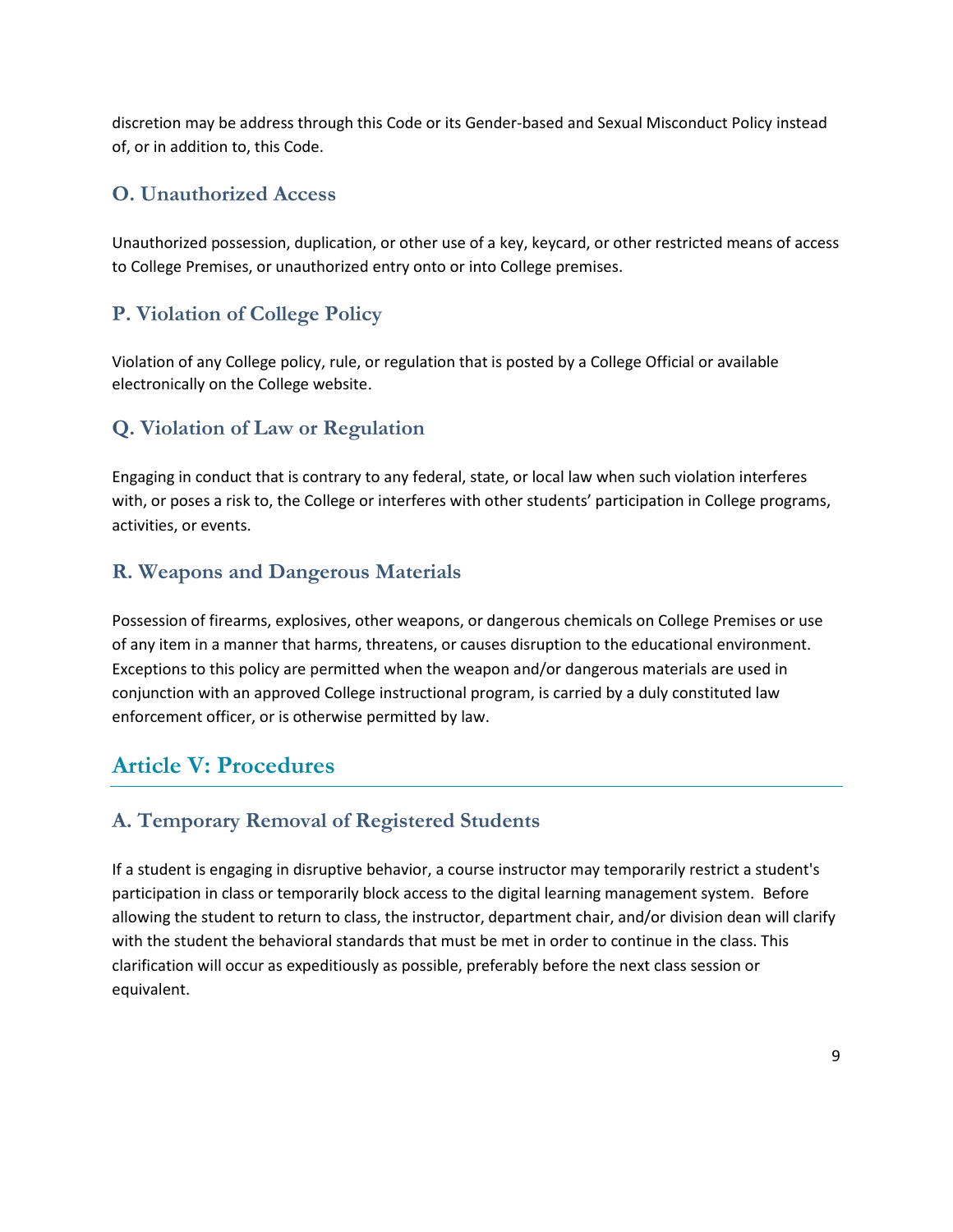During the period of restriction, the student must be provided the opportunity to maintain access to the educational/course content. Instructors must facilitate an alternate method for this to occur. A Student Conduct and Retention Coordinator can provide consultation and coordination throughout the classroom management process.

If the disruptive behavior is not resolved through the clarification process, the situation must be referred to the Student Conduct and Retention Coordinator. Any permanent removal from class must be in accordance with the procedures of this Code.

## **B. Removal of Unauthorized Individuals**

Instructors may restrict persons who are not registered from attending class sessions. Exceptions on the basis of disability must be approved by the College's Disability Services. Other exceptions may be made by a College official.

## **C. Administrative Hearing Process**

#### 1. Report

Anyone may submit information about a possible Code violation by submitting a report to PCC's Report [an Incident web page.](http://www.pcc.edu/resources/report-an-incident) (URL[: www.pcc.edu/resources/report-an-incident.](http://www.pcc.edu/resources/report-an-incident))

#### 2. Preliminary Review

The Student Conduct Officer may gather further information to determine whether the reported conduct, if substantiated, may constitute a possible Code violation. If the Student Conduct Officer determines that the reported conduct, even if substantiated, likely would not amount to a Code violation, the Student Conduct Officer may choose to close the report or address the report through another College retention/administrative process.

#### 3. Interim Action

The Vice President for Student Affairs or Student Conduct Officer may impose one or more interim actions, including (a) immediate suspension, (b) restricting access to College premises, the virtual learning environment, and/or all other College activities or privileges, or (c) any other action determined by the Vice President for Student Affairs or Student Conduct Officer as reasonable to prevent the recurrence of the alleged Code violation or protect the integrity of the investigation. The interim action(s) does not replace the Administrative Hearing process as outlined in this Code.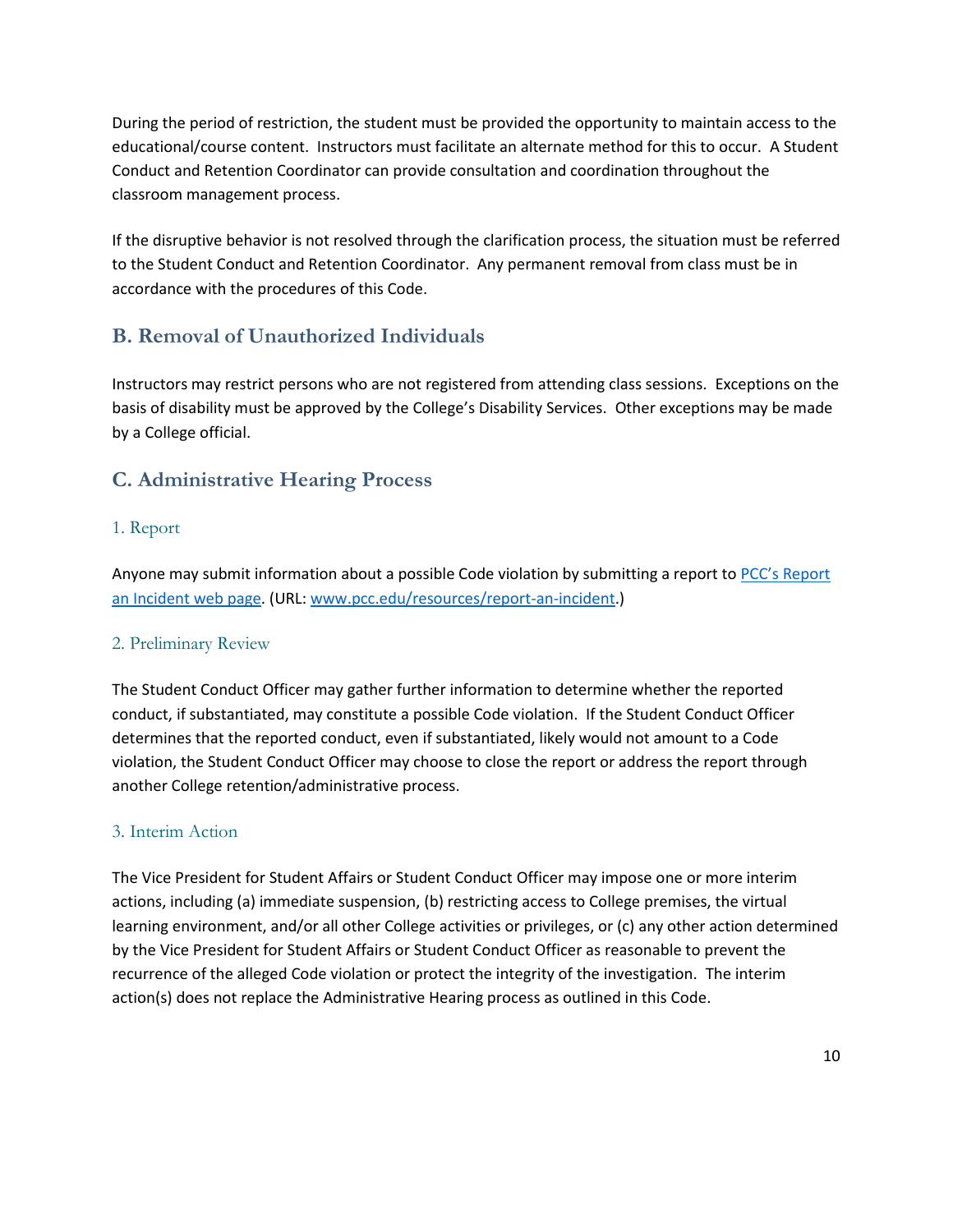The student will be notified in writing of any interim action and the rationale. As soon as practical following implementation of the interim action, in most cases within three (3) days, the Vice President for Student Affairs or the Student Conduct Officer shall provide the student an opportunity to address the action and supporting information in person, by phone, or through written communication. Based on that information, the Vice President for Student Affairs or the Student Conduct Officer may maintain, revoke, or modify the interim action.

#### 4. Notice of Hearing

After the preliminary review bythe Student Conduct Officer, a Hearing Notice may be sent to the Responding Party. The notice shall include: (a) a brief description of the reported allegation(s), (b) the section(s) of the Code the Responding Party is alleged to have violated, (c) the range of possible sanctions for the alleged violation(s), (d) a specific date to schedule a meeting by, (e) information about having a Support Person attend, (f) information on how to request accommodations for a disability, and (g) information on the Administrative Hearing procedures.

The Administrative Hearing typically occurs within ten (10) days from the date on the Hearing Notice. Requests for extensions by the Responding Party may be granted at the discretion of the Student Conduct Officer.

#### 5. Administrative Hearing and Investigation

- a. The Responding Party may elect to participate in the Administrative Hearing in person, by telephone, by videoconference, and/or by submitting a written statement.
- b. The Responding Party may elect to not participate in this hearing. If the Responding Party elects not to participate in or fails to attend the hearing, the Student Conduct Officer may decide the matter in the party's absence. Failure to cooperate or appear will not delay the outcome of the matter.
- c. If the Responding Party elects to participate in the hearing, the Student Conduct Officer will review the alleged violation(s) with the Responding Party at the hearing. The Responding Party will be provided a reasonable opportunity to share the party's perspective, provide information to the Student Conduct Officer, and respond to the information presented.
- d. The College and/or the Responding Party may seek legal advice at the party's own expense. The Responding Party may consult the party's Support Person, including an attorney, during the Administrative Hearing, but the Support Person may not participate in the meeting in any other manner, including speaking on behalf of the student. The Responding Party must notify the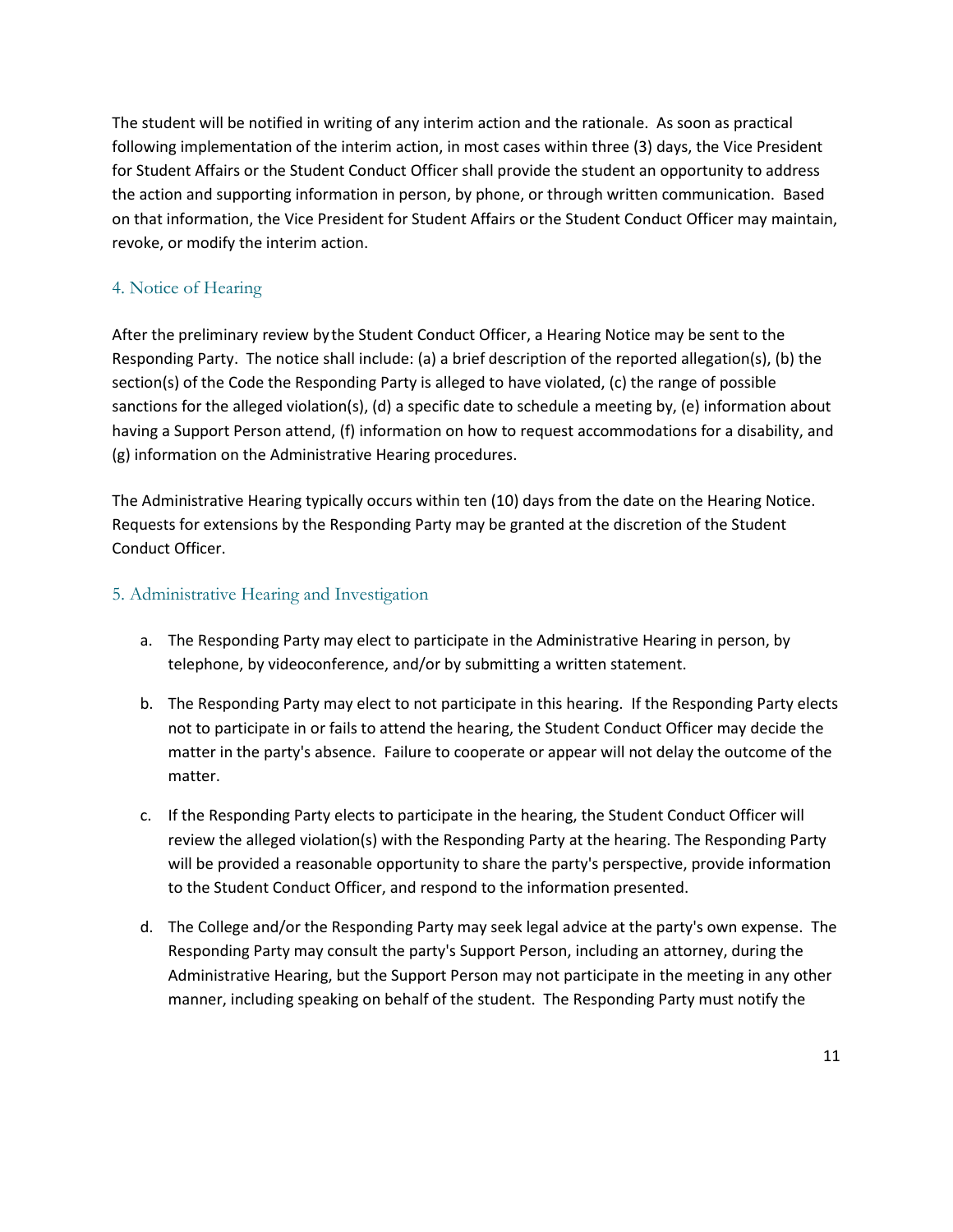College within forty-eight (48) hours prior to the Administrative Hearing if the Support Person will be an attorney.

- e. The Student Conduct Officer may gather additional information after the meeting, such as by conducting interviews and reviewing documents. The Student Conduct Officer may need to meet with the Responding Party about information gathered after the initial Administrative Hearing. In general, this may take up to ten (10) days after the hearing, or longer as appropriate under the circumstances.
- f. The Student Conduct Officer will make reasonable efforts to communicate to all relevant parties any anticipated delays of more than ten (10) days.

#### 6. Decision

- a. The Student Conduct Officer's decision will be based on a preponderance of the evidence.
- b. After the hearing and the conclusion of any investigation, a decision letter will be sent to the Responding Party's College email articulating (i) the decision of the Student Conduct Officer, (ii) the sanction(s) imposed, if any, and (iii) information about the appeal process, if a Code violation is found.
- c. In accordance with FERPA, the Reporting Party may be notified of the decision and if an appeal is filed.
- d. The decision of the Student Conduct Officer is final unless an appeal is filed in accordance with the appeal procedures set forth in this Code.

#### 7. Sanctions

- a. Sanctions may be imposed upon any student, student organization, or student group found to be responsible for violating the Code.
- b. More than one sanction may be imposed for a single violation.
- c. Expulsion will become a part of the Responding Party's disciplinary record and permanent academic record. All other sanctions will become part of the Responding Party's disciplinary record but may not be a part of the party's permanent academic record.
- d. Sanctions, including, but not limited to, the following, are intended to be educational and developmental in nature: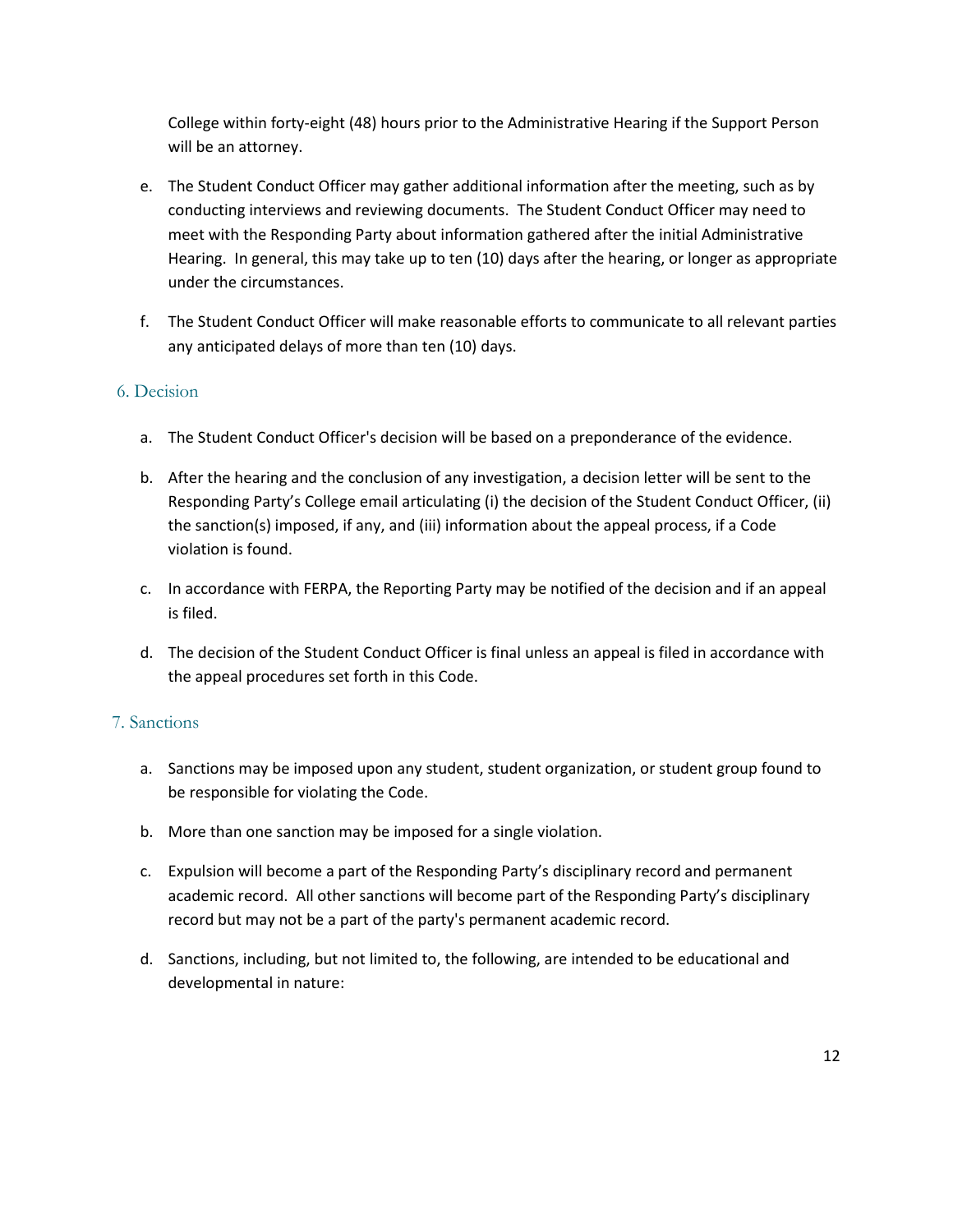- i. **Administrative Removal from a Class.** The Responding Party will be removed from a specific class but be allowed to continue in all other courses, unless otherwise restricted. The Responding Party is responsible for any tuition and fees associated with the administrative withdrawal process.
- ii. **Community Service.** The Responding Party must provide a designated number of hours of service to a designated entity.
- iii. **Educational Sanctions.** The Responding Party must complete tasks such as assignments, interviews, reflection papers, educational meetings, or other educational activities.
- iv. **Expulsion.** The permanent separation of the Responding Party from the College. This means that the Responding Party may not, at any time in the future: enroll in the College; be a member of any student club or organization; or register for, or participate in, any program, activity, or event sponsored or organized, in whole or in part, by the College. The Responding Party is trespassed from College Premises, which means the party may never again be present on College owned or controlled property, or access the virtual learning environment. The Responding Party's rights and privileges as an enrolled student at the College are immediately revoked. The Responding Party will be responsible for any tuition and fees associated with the administrative withdrawal process, including any financial aid status implications.
- v. **Loss of Privileges.** The Responding Party is denied specified privileges of being a student for a designated period of time.
- vi. **No Contact Directive.** The Responding Party is prohibited from contacting a specified person(s) related to the Code violation. This includes contact initiated through any means (including personal, electronic, and telephonic) as well as contact initiated by any third parties on the Responding Party's behalf or request. This restriction applies both on and off campus. Failure to abide by the terms of this sanction will result in further disciplinary action.
- vii. **Notation on Transcript.** A notation may be placed on the Responding Party's academic transcript related to the party's disciplinary standing for the duration of the sanction. This may be used when the student is suspended or expelled.
- viii. **Probation.** For a specified period of time, any additional Code violations by the Responding Party will result in progressive disciplinary action. During the period of probation, the Responding Party is not considered in good disciplinary standing. Upon expiration of the probation period and fulfillment of other sanctions imposed (if any), the disciplinary probation will be lifted.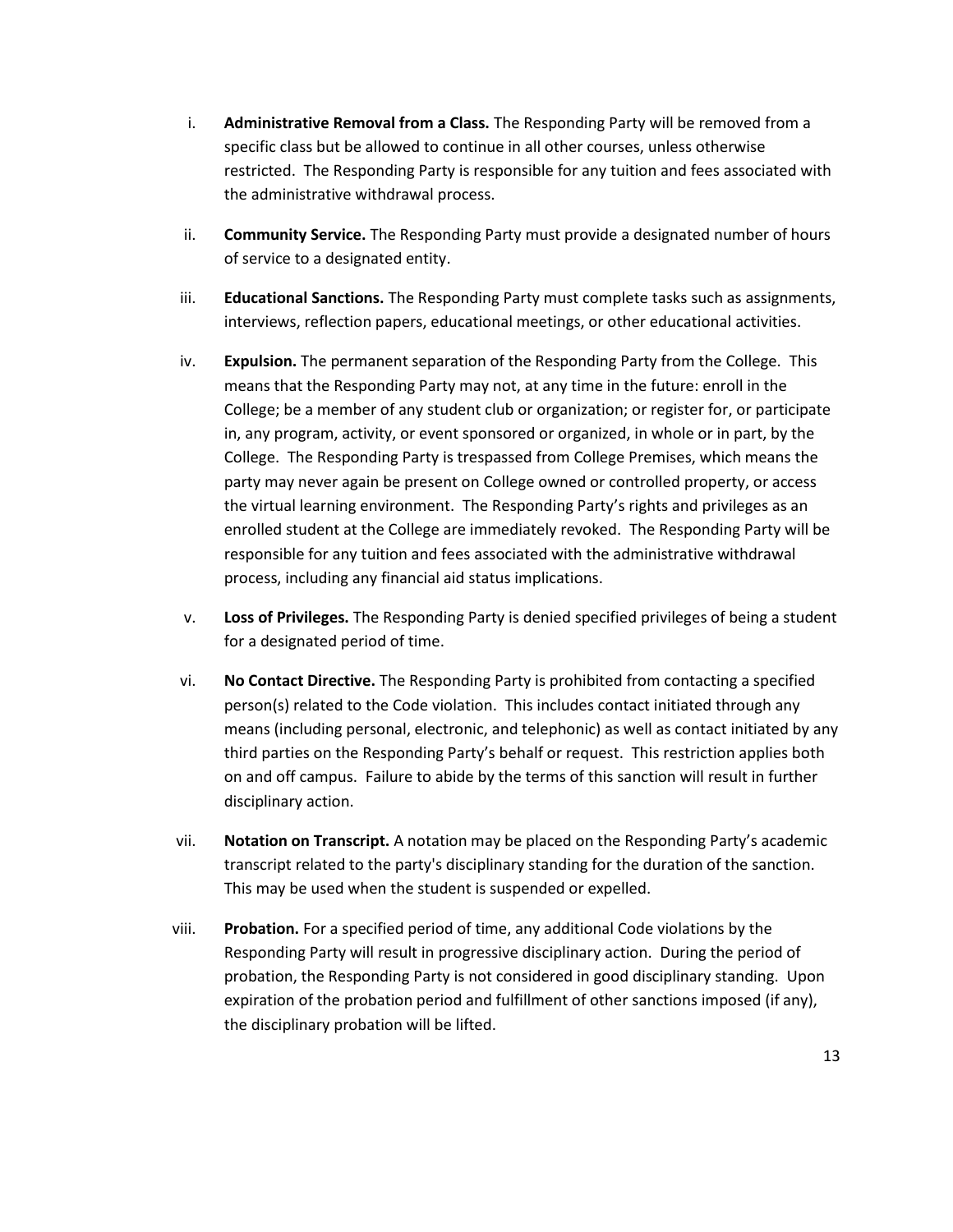- ix. **Restitution.** For violations involving damage to, destruction of, or theft of property, the Responding Party may be required to make monetary restitution and/or return any stolen or misappropriated property in an amount not to exceed the actual expenses, damages, or losses incurred.
- x. **Suspension.** The temporary separation of the Responding Party from the College for a specific period of time. During the suspension period, the Responding Party is not eligible for the privileges and services provided to enrolled students, including but not limited to registering, attending class, or accessing the virtual learning environment. The Responding Party is trespassed from the College, including from all College owned or controlled property, services, and facilities. The Responding Party will be responsible for any tuition and fees associated with the administrative withdrawal process including any financial aid status implications. Upon expiration of the suspension period, the Responding Party must submit in writing a request for reinstatement to the Student Conduct and Retention Coordinator or designee. The Responding Party may be asked to provide a statement demonstrating readiness to return and successfully re-engage with the College community. If the Student Conduct and Retention Coordinator confirms that all terms of the suspension have been met and the suspension is lifted, the Responding Party may be reinstated with or without additional conditions, at the discretion of the Student Conduct and Retention Coordinator.
- xi. **Warning.** Written notice that the Responding Party has been found responsible for violating the Code. Additional Code violations may result in progressive disciplinary action. A warning does not affect the Responding Party's disciplinary standing.
- xii. **Registration Hold.** Students who do not complete assigned sanctions within the time provided may be prevented from registering for classes until completion of those sanctions.

#### 8. Appeals

- a. Appeals must be submitted electronically through the link provided in the Responding Party's decision letter and received within five (5) days of issuance of the decision letter.
- b. The request for an appeal must state the specific grounds for the appeal. Dissatisfaction with a decision is not grounds for an appeal. Grounds for an appeal are limited to:
	- i. Demonstrating that the Administrative Hearing deviated from the procedures outlined in the Code; however, deviation from these procedures shall not invalidate a decision or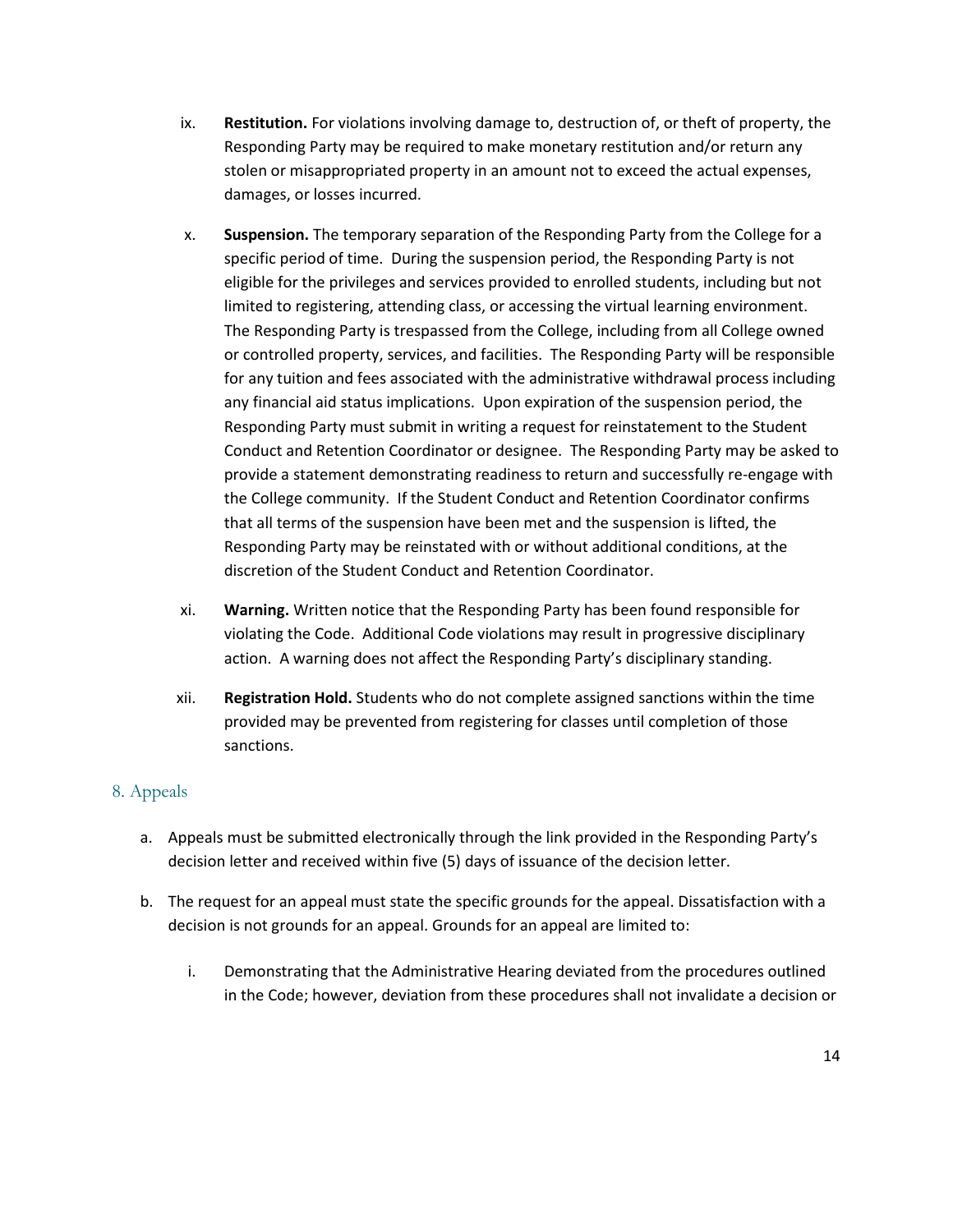result in any other remedy unless it materially affected the Student Conduct Officer's decision.

- ii. Demonstrating that the imposed sanction(s) was inappropriate for the Code violation.
- iii. Considering directly relevant information that was not known to the Student Conduct Officer and was not known, and that could not reasonably have been known, to the Responding Party at the time of the Administrative Hearing.
- c. The Appellate Officer will review the appeal request, together with any other information the Appellate Officer deems relevant, which may include reviewing the Administrative Hearing record and consulting with the Student Conduct Officer, to determine whether an appeal hearing would assist the Appellate Officer in deciding the appeal. The Appellate Officer may grant a hearing, or not, in the officer's best judgment.
- d. If an appeal hearing is granted, the Appellate Officer may limit the subject of the hearing to matters that will assist the officer in deciding the appeal, which may include a request to the Responding Party for additional information. The Appellate Officer may ask questions of the Responding Party at the hearing. The Responding Party's failure to cooperate or appear at the appeal hearing will not delay the outcome of the appeal. The Appellate Officer may dismiss the appeal if the Respondent fails to appear at the hearing.
- e. The College and/or the Responding Party may seek legal advice at the party's own expense. The Responding Party may consult the party's Support Person, including an attorney, during the appeal hearing, but the Support Person may not participate in the hearing in any other manner, including speaking on behalf of the student.
- f. The Appellate Officer will make one of the following decisions on the appeal:
	- i. Refer the case to the original Student Conduct Officer for reconsideration or additional proceeding if the Appellate Officer determines that new information provided by the Responding Party, as set forth above, is directly relevant and may alter the findings of the Student Conduct Officer.
	- ii. Deny the appeal. In this case, the decision of the Administrative Hearing, including any sanctions imposed, is affirmed.
	- iii. Grant the appeal. In this case, the Appellate Officer may render a new decision, including amending the findings and/or sanctions of the original decision.
- g. The decision to grant or deny the appeal will be based on the preponderance of the evidence.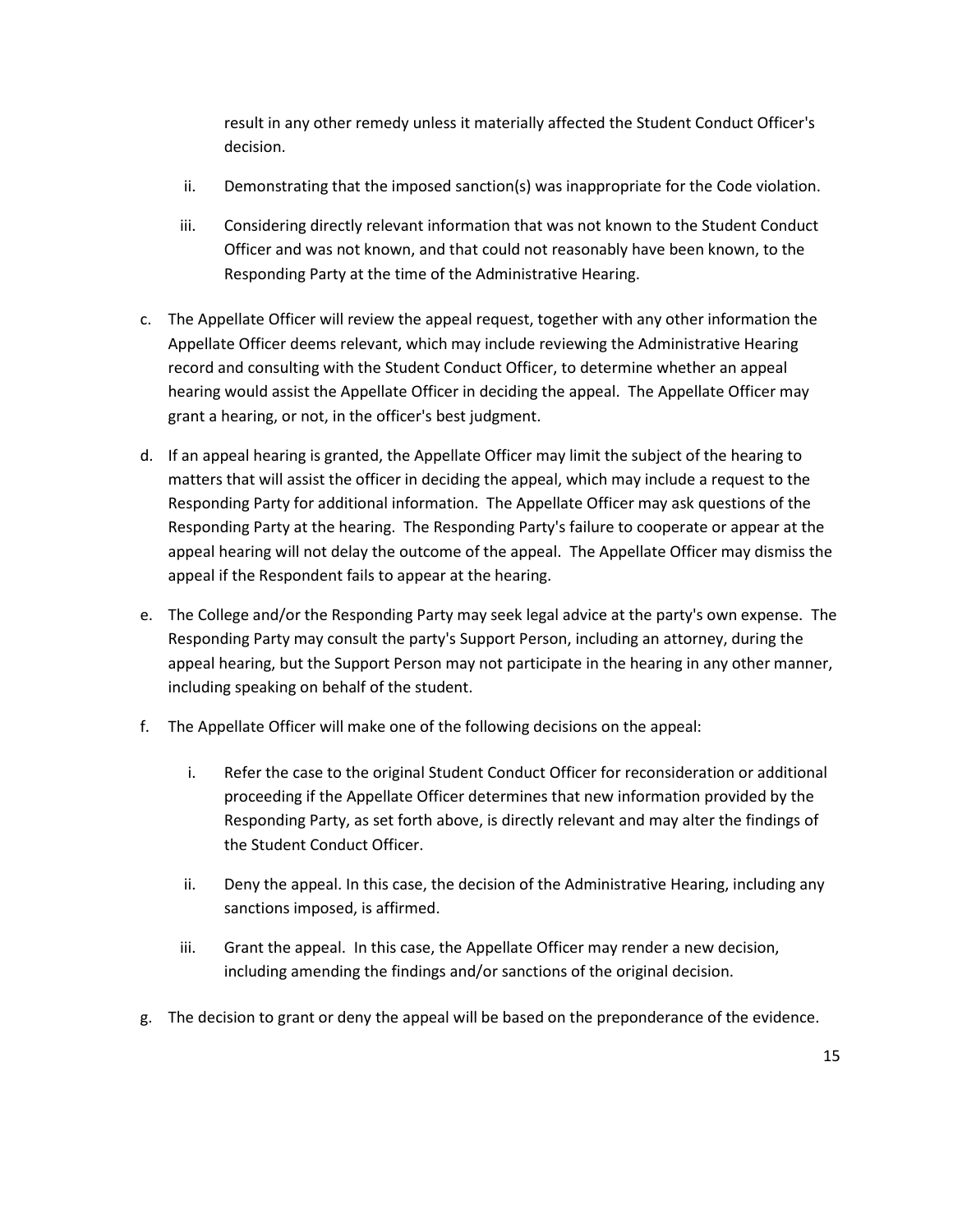h. The Appellate Officer's decision will be issued in writing to the Responding Party, and is final. The decision shall be issued within five (5) days after receipt of the appeal.

## **D. Procedures for Academic Misconduct**

#### 1. Report

Anyone may submit information about a possible Code violation by submitting a report to PCC's Report [an Incident web page.](http://www.pcc.edu/resources/report-an-incident) (URL[: www.pcc.edu/resources/report-an-incident.](http://www.pcc.edu/resources/report-an-incident)) Course instructors are encouraged to notify their Department Chair and/or Division Dean of the possible academic misconduct.

#### 2. Report Review

The Student Conduct and Retention Coordinator reviews the report submitted and contacts the Reporting Party to follow up on the report and next steps.

- a. The course instructor may:
	- i. Meet with the student.
	- ii. Issue no credit or partial credit for the assignment or allow the student to redo the assignment. The course instructor's decision shall be communicated in writing to the student.
	- iii. Wait to assign a grade to that assignment until the conduct process has concluded. If the student's grade on that assignment will affect the student's final grade in the course, the instructor shall leave the grade blank.
- b. The Student Conduct and Retention Coordinator determines whether (a) the case will proceed to an Administrative Hearing, or (b) the case will be closed.

#### 3. Result of an Administrative Hearing

As a result of an Administrative Hearing, the Student Conduct Officer may need to coordinate with the Dean of Instruction to make necessary changes to the student's transcript in accordance with the outcome of the Administrative Hearing process. This may include adjustments to grades from previous terms.